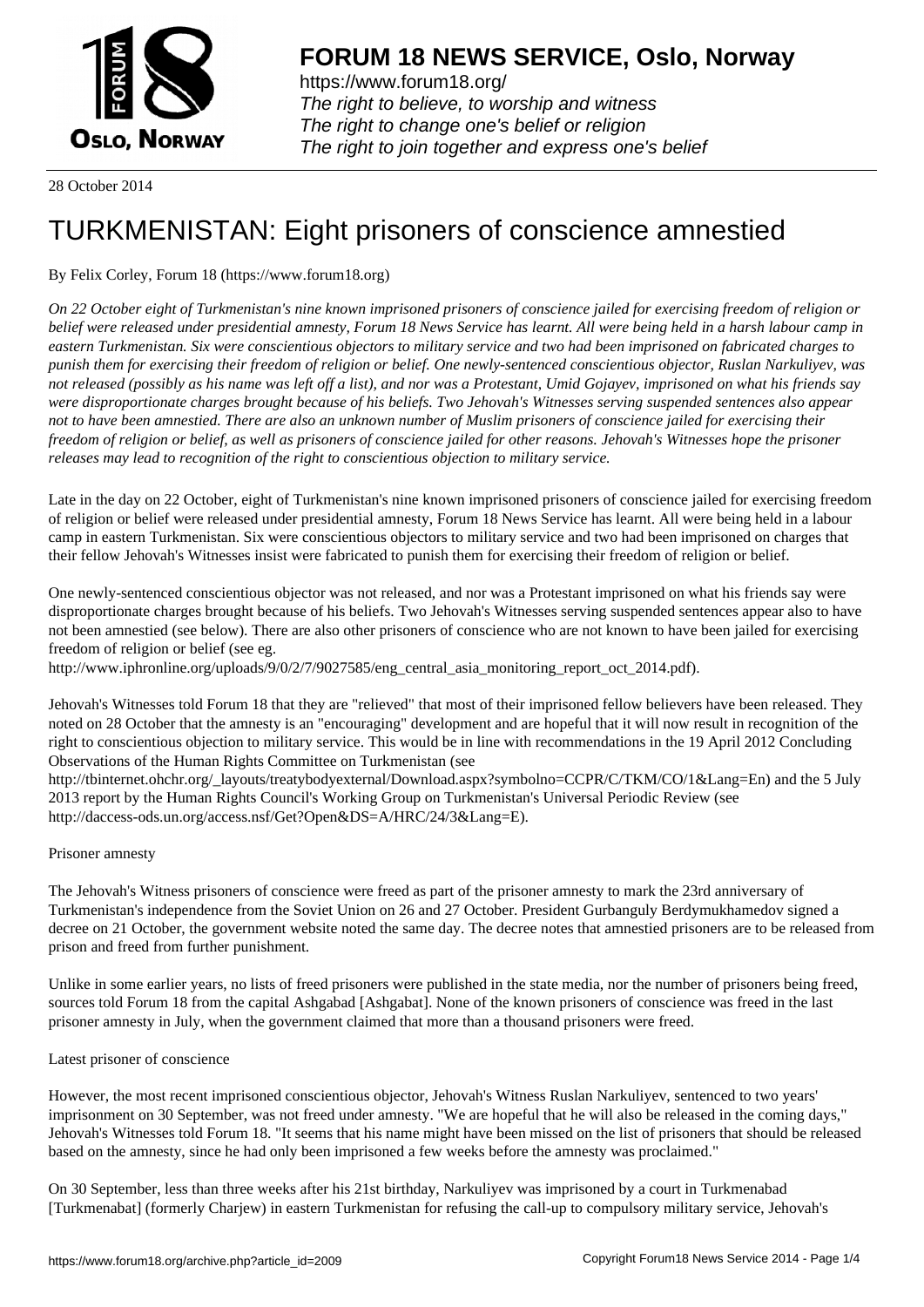Like all the other sentenced conscientious objectors, he was punished under Criminal Code Article 219, Part 1. This punishes refusal to serve in the armed forces in peacetime with a maximum penalty of two years' imprisonment (see Forum 18's Turkmenistan religious freedom survey http://www.forum18.org/archive.php?article\_id=1676).

Turkmenistan offers no alternative to its compulsory military service. Article 41 of the Constitution describes defence as a "sacred duty" of everyone and states that military service is compulsory for men. Military service for men between the ages of 18 and 27 is generally two years. A proposed Alternative Service Law was reportedly drafted in 2013, but officials have been unable to tell Forum 18 if and when it might be adopted (see F18News 29 September 2014 http://www.forum18.org/archive.php?article\_id=2002).

Soon after his sentencing, Narkuliyev was transferred to the general regime section of the Seydi Labour Camp, in the desert in the eastern Lebap Region. This is where most religious prisoners of conscience – including conscientious objectors serving their first jail sentences – have been held. Prisoners of conscience who have experienced Seydi Labour Camp have documented harsh conditions, including the torture of prisoners by the authorities (see F18News 18 February 2013 http://www.forum18.org/archive.php?article\_id=1802).

The address of the general regime Seydi Labour Camp is:

Turkmenistan

746222 Lebap vilayet

Seydi

uchr. LB-K/12

Eight amnestied prisoners

Of the eight amnestied Jehovah's Witness prisoners of conscience, six are conscientious objectors:

- 1. Dovran Matyakubov, aged 22, 2 years, Dashoguz Court, December 2012;
- 2. Matkarim Aminov, aged 23, 2 years, Dashoguz Court, January 2013;
- 3. Amirlan Tolkachev, aged 21, 18 months, Turkmenabad Court, July 2013;
- 4. Suhrab Rahmanberdiyyev, aged 19, 18 months, November 2013;
- 5. Pavel Paymov, aged 24, 1 year, Ashgabad Court, February 2014;
- 6. Merdan Amanov, aged 19, 1 year, Ashgabad Court, July 2014.

The two other amnestied Jehovah's Witness prisoners of conscience were imprisoned on charges of possessing pornography, which fellow Jehovah's Witnesses insist were fabricated:

7. Aibek Salayev, aged 35, 4 years, Dashoguz Court, April 2012;

8. Bahram Shamuradov, aged 42, 4 years, Dashoguz Court, July 2014.

All eight of these prisoners had been held in the general regime section of Seydi Labour Camp, except for Matyakubov and Aminov. The two men (who were both serving second sentences on the same charges) were in the strict regime section of the same camp (see F18News 29 September 2014 http://www.forum18.org/archive.php?article\_id=2002).

Those amnestied have to report regularly to police, apparently on a weekly basis, Jehovah's Witnesses told Forum 18.

Protestant thought not to have been freed

A 32-year-old Protestant imprisoned on charges of hooliganism, Umid Gojayev, appears not to have been freed, Protestants in Turkmenistan told Forum 18 on 28 October. He is serving a four year prison term imposed by a Dashoguz court in May 2012. Local Protestants insist the criminal charges were brought disproportionately because of his religious beliefs (see F18News 25 March 2013 http://www.forum18.org/archive.php?article\_id=1817).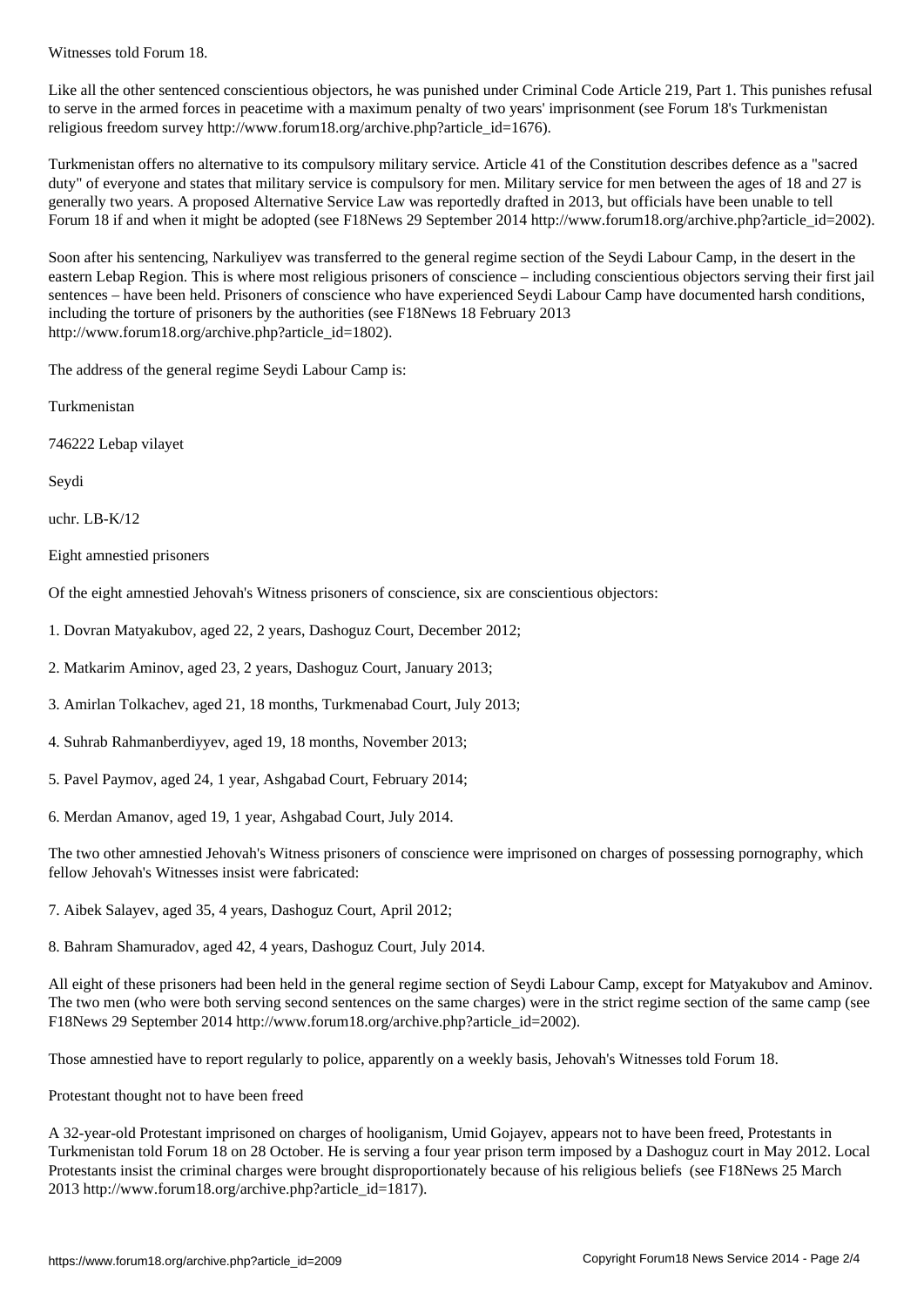Figure 2014 http://www.forumlar.com/september 2014 http://www.forumlar.com/september 2002.

Others jailed for exercising freedom of religion or belief

There are also an unknown number of Muslim prisoners of conscience also jailed for exercising their freedom of religion or belief. Musa (last name unknown), a Muslim from Ashgabad who seems to have been imprisoned for teaching the Koran to children, was being held in Seydi Labour Camp at the beginning of 2012 (see F18News 20 February 2012 http://www.forum18.org/Archive.php?article\_id=1669).

Those on suspended sentences not amnestied

Ashgabad-based Jehovah's Witness conscientious objector Murat Sapargeldyyev was also not amnestied. He was given a two-year suspended sentence, where one fifth of his income is to be handed to the state, by an Ashgabad court in January 2014 under Criminal Code Article 219, Part 1 (see F18News 21 March 2014 http://www.forum18.org/archive.php?article\_id=1940).

Nor was fellow Jehovah's Witness Bibi Rahmanova amnestied. Sentenced to four years' imprisonment on 18 August, after the Ministry of State Security (MSS) secret police found her collecting religious literature. Officials also assaulted her and her husband and detained her four-year old child (see F18News 20 August 2014 http://www.forum18.org/archive.php?article\_id=1987).

Rahmanova had her sentence suspended on appeal on 2 September. She was freed from prison in Dashoguz that evening after nearly four weeks' detention, and is serving her four-year conditional sentence at home, living on probation for three years. During that time she must maintain "good behaviour" and needs permission from the authorities to leave her home city of Dashoguz or move to another location. No action has been taken against officials who assaulted her and her husband and detained her four-year old child (see F18News 29 September 2014 http://www.forum18.org/archive.php?article\_id=2002).

Those serving suspended sentences are under tight restrictions. They must be home each night, cannot travel outside their home city without special permission, and one fifth of their income is handed to the state (see eg. F18News 18 February 2013 http://www.forum18.org/archive.php?article\_id=1802). (END)

For a personal commentary by a Protestant within Turkmenistan, on the fiction - despite government claims - of religious freedom in the country, and how religious communities and the international community should respond to this, see http://www.forum18.org/Archive.php?article\_id=728.

For a personal commentary by another Turkmen Protestant, arguing that "without freedom to meet for worship it is impossible to claim that we have freedom of religion or belief," see http://www.forum18.org/Archive.php?article\_id=1128.

More reports on freedom of thought, conscience and belief in Turkmenistan can be found at http://www.forum18.org/Archive.php?query=&religion=all&country=32.

For more background information see Forum 18's religious freedom survey of Turkmenistan at http://www.forum18.org/Archive.php?article\_id=1676.

A compilation of Organisation for Security and Co-operation in Europe (OSCE) freedom of religion or belief commitments can be found at http://www.forum18.org/Archive.php?article\_id=1351.

Follow us on Twitter @Forum\_18 (http://twitter.com/forum\_18)

Follow us on Facebook @Forum18NewsService (http://www.facebook.com/Forum18NewsService)

All Forum 18 text may be referred to, quoted from, or republished in full, if Forum 18 is credited as the source.

All photographs that are not Forum 18's copyright are attributed to the copyright owner. If you reuse any photographs from Forum 18's website, you must seek permission for any reuse from the copyright owner or abide by the copyright terms the copyright owner has chosen.

© Forum 18 News Service. All rights reserved. ISSN 1504-2855.

If you need to contact F18News, please email us at: f18news @ editor.forum18.org

Forum 18 Postboks 6603